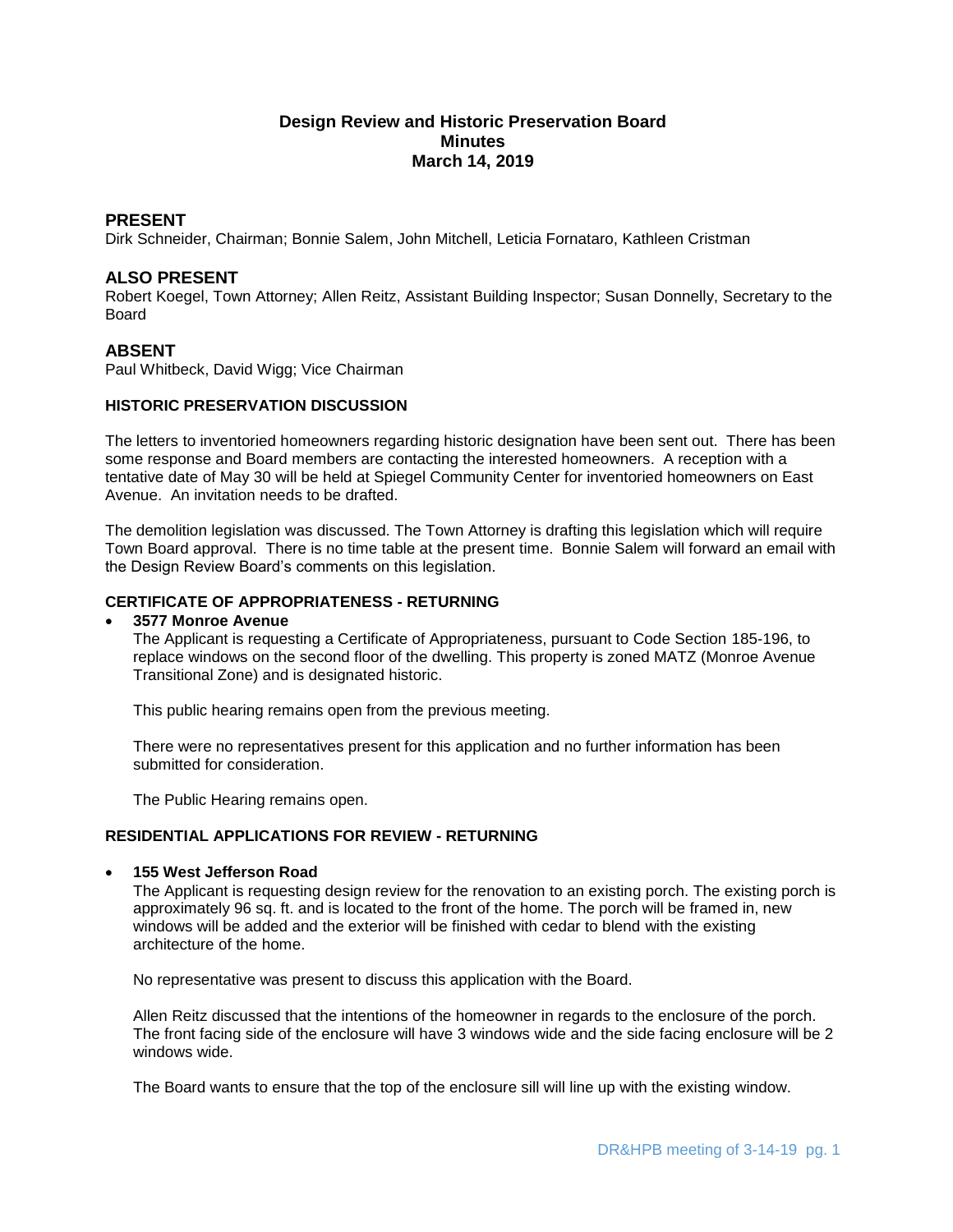Dirk Schneider moved to accept the application with a change to the plans to indicate the windows will be 6 over 6 double hung windows with the window sill aligned to the existing window on the home.

Kathleen Cristman seconded.

All Ayes.

#### **RESIDENTIAL APPLICATION FOR REVIEW**

### **65 Parkridge Drive**

The Applicant is requesting design review for the addition of a front porch. The porch will be approximately 83 sq. ft. and feature exposed wood rafters, corrugated metal roof and 8 x 8 columns. The house will receive new Certainteed impression siding in a natural clay color with a herringbone trim and two new garage doors.

The homeowners, Lorelei and James Heliotis were present.

They indicated that they will be replacing the natural colored exterior siding and bone colored trim. They also plan to expand the front entrance and add a roof over the stoop. The garage doors will be replaced. The brick will remain. The roof color on the entrance will be a dull copper color.

John Mitchell made the suggestion the applicant consider a smaller column with casing instead of a solid timber piece. The opinion was that the timber may not weather well.

Kathleen Cristman moved to accept the application as submitted.

John Mitchell seconded.

All Ayes.

# **255 Woodland Road**

The Applicant is requesting design review for the addition of a two-car garage and front porch. The garage will be a forward facing garage and will be approximately 528 sq. ft. The Applicant has received a variance for a side setback encroachment.

The homeowner and contractor, Taylor Wold, was present.

Mr. Wold indicated that all windows and siding would be replaced and a new garage door with 6 or 8 panels with a row of windows on top.

The Board made suggestions that the gables on the east and west side of the front elevation should match in style to create balance.

John Mitchell moved to accept the application as submitted with the condition the gables on the east and west of the front façade match.

Leticia Fornataro seconded.

All Ayes.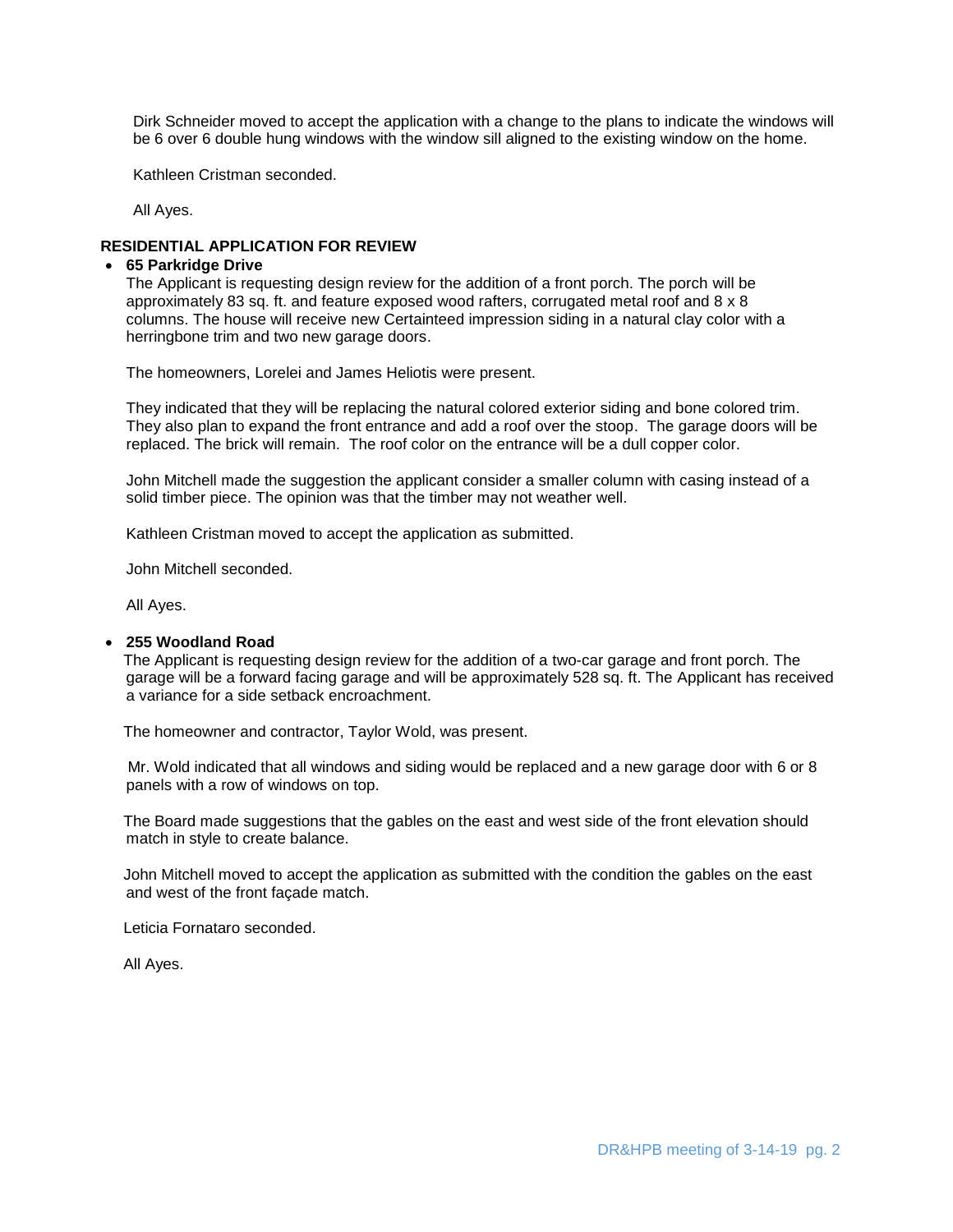# **RESIDENTIAL APPLICATION FOR REVIEW - NEW**

### **27 Escena Rise (Lot P37)**

The Applicant is requesting design review for the construction of a new 2950 sq. ft. two story single family home.

Jeff Brokaw of Morrell Builders was present.

After review of the application the Board had no questions.

Dirk Schneider moved to accept the application as submitted.

Kathleen Cristman seconded.

All Ayes.

#### **COMMERCIAL APPLICATION FOR REVIEW**

#### **3340 Monroe Avenue**

The Applicant is requesting design review for the addition of a 144 sq. ft. business identification sign.

Chris Hill of the I. Gordon Corporation was present representing American Sign.

Mr. Hill stated that the façade had previously been approved by the Board. The sign is as large as Town Code allows per the sign code.

Leticia Fornataro recommended that the sign be lowered to line up with the other signs on the plaza. Several Board members agreed with this recommendation.

Bonnie Salem moved to accept the application as submitted with the suggestion of lowering the sign one control joint to line up with the other signs on the building.

Kathleen Cristman seconded.

All Ayes.

#### **930 Linden Avenue**

The Applicant is requesting design review for the addition of a storage building on an existing commercial property. The addition will be approximately 5700 sq. ft. and will be added onto the north east corner of the building. The existing building will also be renovated and will feature new windows, stone veneer, lighting and EIFS colored wall.

Dave Simonetti was present to discuss the application with the Board.

Mr. Simonetti detailed the changes to be made and described the new addition. The existing building will have new windows and front door installed and stone knee wall across the bottom. The addition will have (4) 14' x 14' overhead doors The west and north elevations will be painted to match the existing building. The garage doors will be painted to match the trim on the buildings. Stone samples were shown.

The Board felt this is a nice refresh to the building.

Leticia Fornataro moved to accept the application as submitted. Dirk Schneider seconded.

All Ayes.